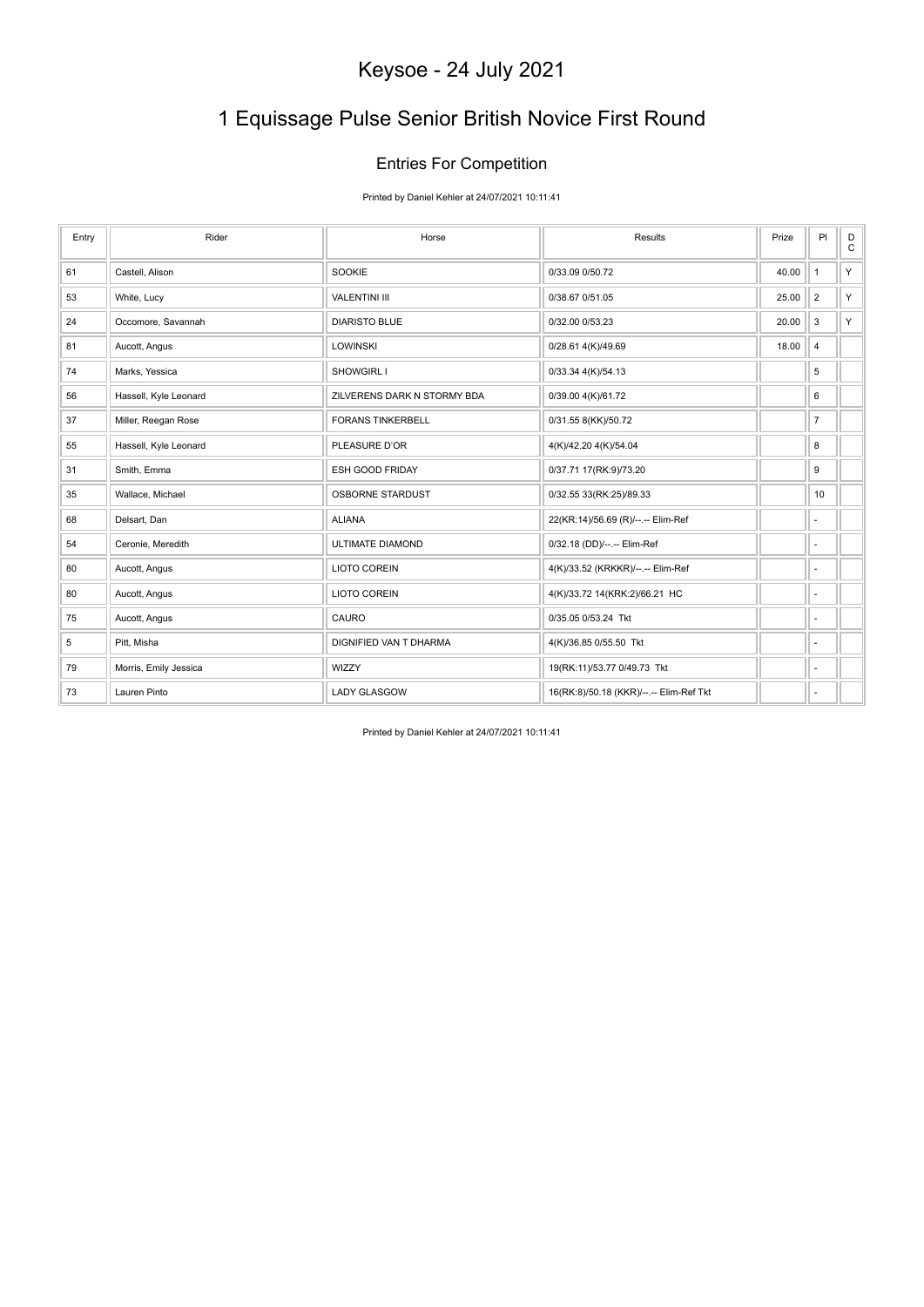# 2 Senior 90cm Open

### Entries For Competition

### Printed by Daniel Kehler at 24/07/2021 10:33:58

| Entry          | Rider              | Horse                   | Results                            | Prize | PI                       | D<br>$\mathbf{C}$ |
|----------------|--------------------|-------------------------|------------------------------------|-------|--------------------------|-------------------|
| $\overline{4}$ | Theze, Harriet     | ROSDUFF LIMITED EDITION | 0/34.31 0/43.70                    | 40.00 |                          | $\vee$            |
| $\overline{7}$ | Middleton, Cameron | <b>DELTA ECHO</b>       | 0/28.75 4(K)/42.50                 | 25.00 | $\overline{2}$           |                   |
| 34             | Hemington, Nuala   | IN A SPARK              | 4(K)/32.10 0/47.20                 |       | 3                        |                   |
| 21             | Smith, Josie       | <b>PENTAMETER</b>       | 4(K)/32.21 4(K)/48.65              |       | $\overline{4}$           |                   |
| 71             | Munro-lott, Lizzie | MEZZO ANDALOU           | 0/30.84 8(RK)/56.09                |       | 5                        |                   |
| 43             | Macpherson, Fiona  | <b>ODJUSSICA T</b>      | 6(D:2)/44.10 (KR)/--.-- Elim-Ref   |       | $\overline{\phantom{a}}$ |                   |
| 5              | Pitt, Misha        | DIGNIFIED VAN T DHARMA  | 0/34.43 4(K)/55.98 Tkt             |       | $\overline{\phantom{a}}$ |                   |
| 73             | Lauren Pinto       | <b>LADY GLASGOW</b>     | 0/29.46 (KKKRR)/--.-- Elim-Ref Tkt |       | $\overline{\phantom{a}}$ |                   |

Printed by Daniel Kehler at 24/07/2021 10:33:58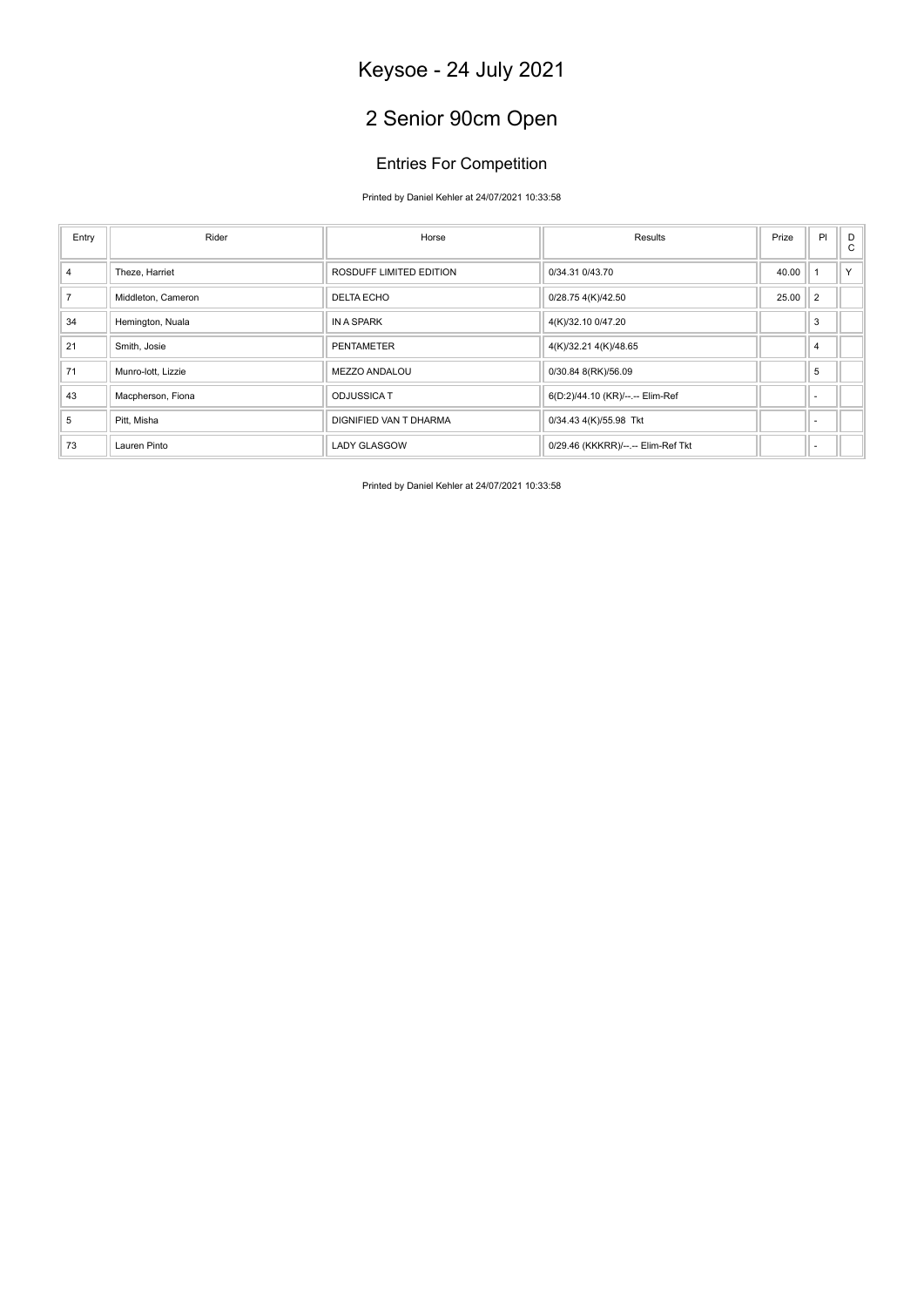# 3 Nupafeed Supplements Senior Discovery - First Round

### Entries For Competition

Printed by Daniel Kehler at 24/07/2021 11:40:34

| Entry          | Rider                  | Horse                       | Results                           | Prize | PI                       | D<br>$\mathsf{C}$ |
|----------------|------------------------|-----------------------------|-----------------------------------|-------|--------------------------|-------------------|
| 20             | Struthers, Lucy Palmer | <b>MESSENGER'S BLUE PS</b>  | 0/32.44 0/47.46                   | 50.00 | $\mathbf{1}$             | Y                 |
| 16             | Struthers, Lucy Palmer | <b>MESSTHARGA PS</b>        | 0/31.46 0/50.41                   | 35.00 | $\overline{2}$           | Y.                |
| $\overline{2}$ | Griffiths, Kira        | <b>ROCKALL III</b>          | 0/31.74 0/50.76                   | 25.00 | 3                        | Y                 |
| 74             | Marks, Yessica         | <b>SHOWGIRL I</b>           | 0/34.37 0/55.18                   |       | $\overline{4}$           | Y                 |
| 25             | Occomore, Savannah     | <b>DIARISTO BLUE</b>        | 0/30.42 4(K)/48.17                |       | 5                        |                   |
| 56             | Hassell, Kyle Leonard  | ZILVERENS DARK N STORMY BDA | 0/41.03 4(K)/62.64                |       | 6                        |                   |
| 81             | Aucott, Angus          | <b>LOWINSKI</b>             | 4(K)/27.85 4(K)/47.43             |       | $\overline{7}$           |                   |
| 53             | White, Lucy            | <b>VALENTINI III</b>        | 0/32.57 12(KCK)/59.01             |       | 8                        |                   |
| 38             | Miller, Reegan Rose    | <b>FORANS TINKERBELL</b>    | 8(KK)/28.61 8(KK)/50.27           |       | 9                        |                   |
| 31             | Smith, Emma            | ESH GOOD FRIDAY             | 15(R:11)/55.21 (R)/--.-- Elim-Ref |       | $\sim$                   |                   |
| 35             | Wallace, Michael       | <b>OSBORNE STARDUST</b>     | 0/32.58 (KKDKR)/--.-- Elim-Ref    |       | $\sim$                   |                   |
| 43             | Macpherson, Fiona      | <b>ODJUSSICA T</b>          | 4(D)/39.48 (KR)/--.-- Elim-Ref    |       | ٠                        |                   |
| 78             | <b>UCUR, SERCHIAN</b>  | <b>JOY D T'HUS</b>          | (RR)/--.-- Elim-Ref               |       | $\sim$                   |                   |
| 78             | UCUR, SERCHIAN         | <b>JOY D'THUS</b>           | (RR)/--.-- Elim-Ref               |       | $\sim$                   |                   |
| 75             | Aucott, Angus          | CAUARO                      | 8(KK)/30.62 0/49.89 Tkt           |       | $\overline{\phantom{a}}$ |                   |

Printed by Daniel Kehler at 24/07/2021 11:40:34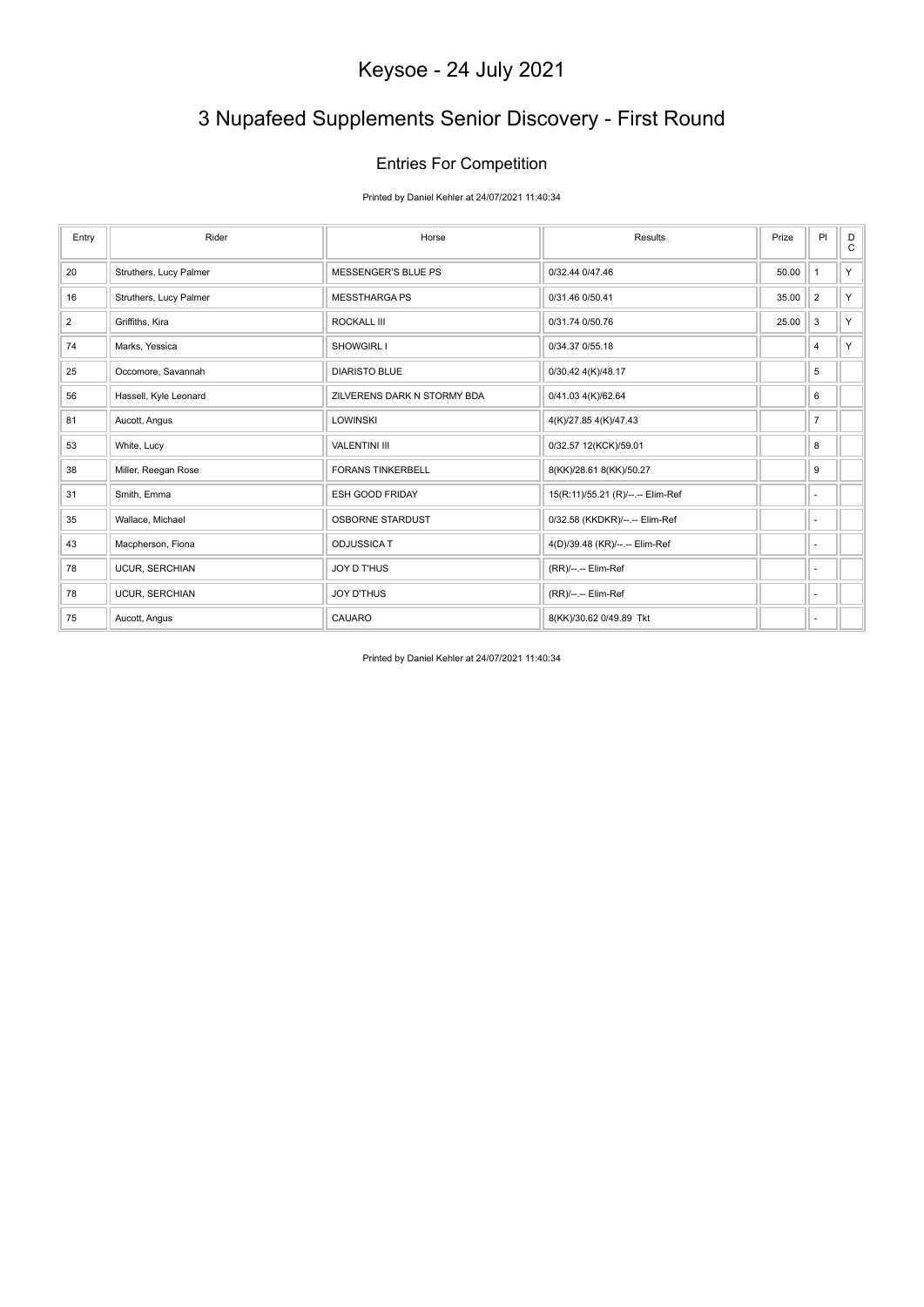# 4 Senior 1.00m Open

### Entries For Competition

Printed by Daniel Kehler at 24/07/2021 12:10:24

| Entry          | Rider                 | Horse                    | Results                   | Prize | PI             | D<br>C |
|----------------|-----------------------|--------------------------|---------------------------|-------|----------------|--------|
| 34             | Hemington, Nuala      | IN A SPARK               | 0/30.19 0/40.46           | 50.00 | $\overline{1}$ | Y      |
| 84             | Morris, Emily Jessica | <b>WARRIORS CREME</b>    | 0/29.50 0/42.11           | 35.00 | $\overline{2}$ | Y.     |
| 49             | Davis, Georgia        | <b>BILLY HUCKLEBERRY</b> | 0/31.05 0/44.26           | 25.00 | 3              | Y.     |
| 3              | Mahaffey, Alice       | UP TO TEMPO              | 0/33.26 0/45.04           |       | 4              | Y      |
| 77             | Darwin, Claire        | <b>BILLY CHEERFUL</b>    | 0/33.90 0/45.46           |       | 5              | Y.     |
| 82             | Morris, Emily Jessica | NOTHER WARRIOR           | 0/29.08 0/51.54           |       | 6              | Y.     |
| 11             | Sandford, Lily Ella   | <b>ISODORA I</b>         | 0/35.64 4(K)/51.62        |       | $\overline{7}$ |        |
| 36             | Wallace, Michael      | <b>SAN LARINO</b>        | 4(K)/31.01 0/53.09        |       | 8              |        |
| 57             | Hassell, Kyle Leonard | MR JACO                  | 0/33.46 8(KK)/53.34       |       | 9              |        |
| 71             | Munro-lott, Lizzie    | MEZZO ANDALOU            | 4(K)/30.53 8(KK)/48.38    |       | 10             |        |
| 8              | Pitt, Misha           | SAG D OIL                | 17(R:13)/57.68 4(K)/51.74 |       | 11             |        |
| $\overline{4}$ | Theze, Harriet        | ROSDUFF LIMITED EDITION  | 0/31.86 (DT)/--.-- Ret.   |       | ٠              |        |

Printed by Daniel Kehler at 24/07/2021 12:10:24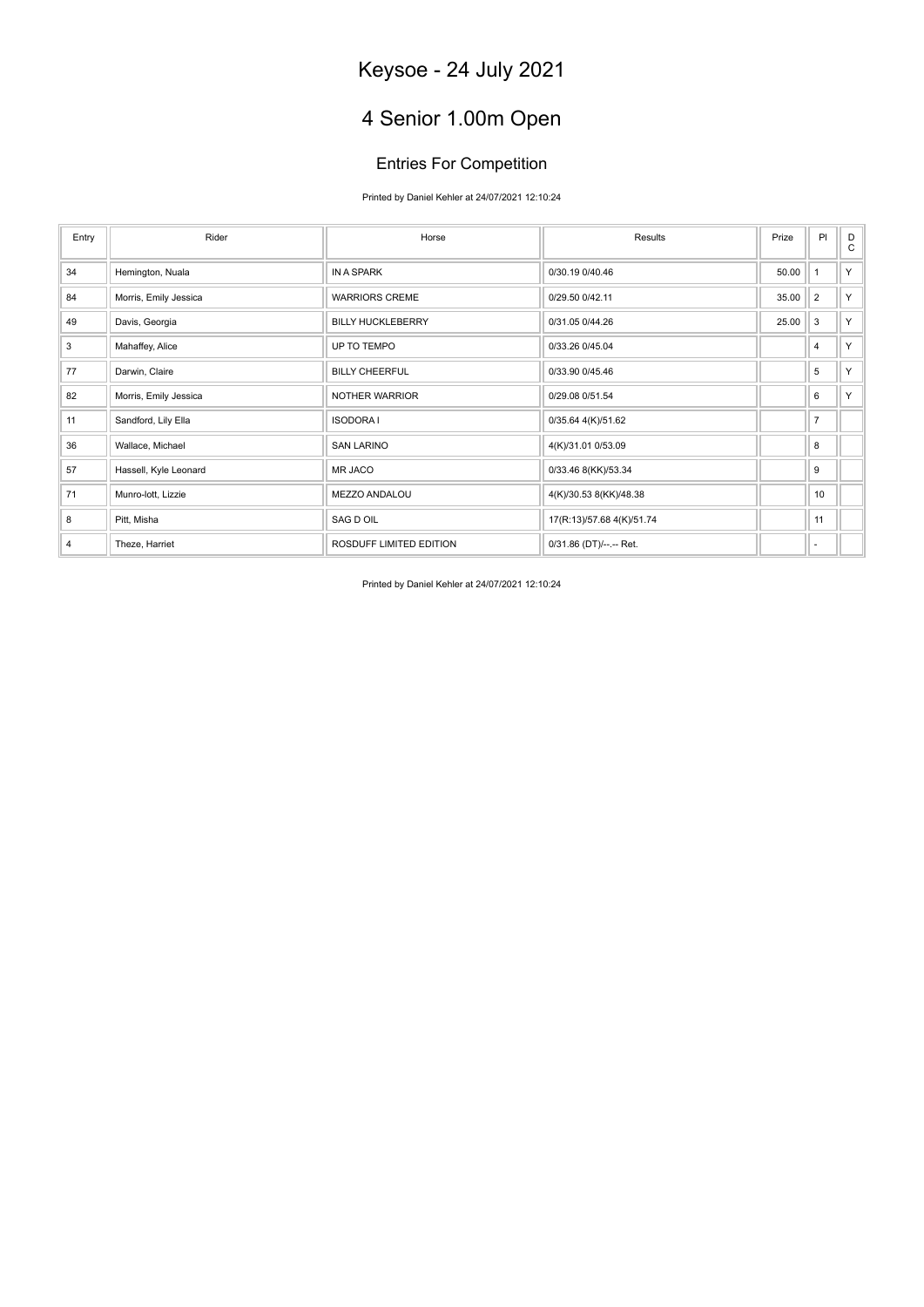### (5a) Lord & Lady Equestrian Senior Newcomers First Round & (5b) Senior 1.10m Open

### Entries For Competition

#### Printed by Daniel Kehler at 24/07/2021 13:36:37

| Entry            | Rider                       | Horse                      | Section      | Results                    | Prize  | PI                        | $_{\rm C}^{\rm D}$ |
|------------------|-----------------------------|----------------------------|--------------|----------------------------|--------|---------------------------|--------------------|
| 64               | Barton, Richard             | CHRISTAL DU CHENE          | 1.10M        | 0/45.08 0/42.29            | 100.00 | $\mathbf{1}$              | Y                  |
| 50               | Livesey, Tom                | <b>DRACARYS Z</b>          | $\mathsf{N}$ | 0/46.63 0/48.20            | 70.00  | $\overline{2}$            | Y                  |
| 33               | Sedgwick, Caitlin Ann       | <b>GIETVOT B</b>           | 1.10M        | 0/44.67 0/49.31            | 50.00  | $\ensuremath{\mathsf{3}}$ | Y.                 |
| 57               | Hassell, Kyle Leonard       | MR JACO                    | 1.10M        | 0/47.19 0/52.14            | 35.00  | $\overline{4}$            | Y.                 |
| 17               | Struthers, Lucy Palmer      | <b>CORNET ROYALE PS</b>    | ${\sf N}$    | 0/45.08 0/52.20            | 25.00  | 5                         | Y                  |
| 20               | Struthers, Lucy Palmer      | <b>MESSENGER'S BLUE PS</b> | N            | 0/47.53 0/53.66            |        | 6                         | Y.                 |
| 67               | Beskhmelnitskaya, Anastasia | <b>HIGH LILY</b>           | ${\sf N}$    | 0/38.78 4(K)/42.23         |        | $\overline{7}$            |                    |
| 49               | Davis, Georgia              | <b>BILLY HUCKLEBERRY</b>   | 1.10M        | 4(K)/41.70 0/42.37         |        | 8                         |                    |
| 70               | Wearing, Victoria           | <b>BOLINUS</b>             | 1.10M        | 0/40.49 4(K)/43.56         |        | 9                         |                    |
| 10               | Pitt, Misha                 | SAG D OIL                  | 1.10M        | 4(K)/39.34 0/45.85         |        | 10                        |                    |
| 30               | Brown, Leanne               | <b>FLASH LIGHT</b>         | 1.10M        | 0/45.52 4(K)/48.52         |        | 11                        |                    |
| 82               | Morris, Emily Jessica       | NOTHER WARRIOR             | N            | 0/40.55 4(K)/48.57         |        | 12                        |                    |
| 13               | Morris, Chloe Mae           | <b>HEIDIEMORKA</b>         | 1.10M        | 0/42.16 4(K)/49.88         |        | 13                        |                    |
| 32               | Smith, Emma                 | KLARA Q VAN DE KWACHTHOEVE | 1.10M        | 4(K)/41.67 0/50.31         |        | 14                        |                    |
| 14               | Morris, Chloe Mae           | <b>DARONA</b>              | 1.10M        | 4(K)/41.93 0/51.39         |        | 15                        |                    |
| 86               | Stjohn, Sabina              | DON L C                    | ${\sf N}$    | 0/41.89 5(K:1)/58.76       |        | 16                        |                    |
| 59               | Williams, Daisy             | <b>BERMUDEZ BDA</b>        | 1.10M        | 0/44.68 6(K:2)/59.22       |        | 17                        |                    |
| 84               | Morris, Emily Jessica       | <b>WARRIORS CREME</b>      | 1.10M        | 0/35.60 8(KK)/48.98        |        | 18                        |                    |
| $\boldsymbol{2}$ | Griffiths, Kira             | <b>ROCKALL III</b>         | $\mathsf{N}$ | 4(K)/43.25 8(KK)/52.62     |        | 19                        |                    |
| 60               | Hassell, Kyle Leonard       | <b>KANSAS II</b>           | N            | 12(K:8)/55.57 4(K)/57.38   |        | 20                        |                    |
| 58               | Williams, Daisy             | <b>KONING ALBERT</b>       | N            | 8(KK)/47.36 13(KK:5)/62.97 |        | 21                        |                    |

Printed by Daniel Kehler at 24/07/2021 13:36:37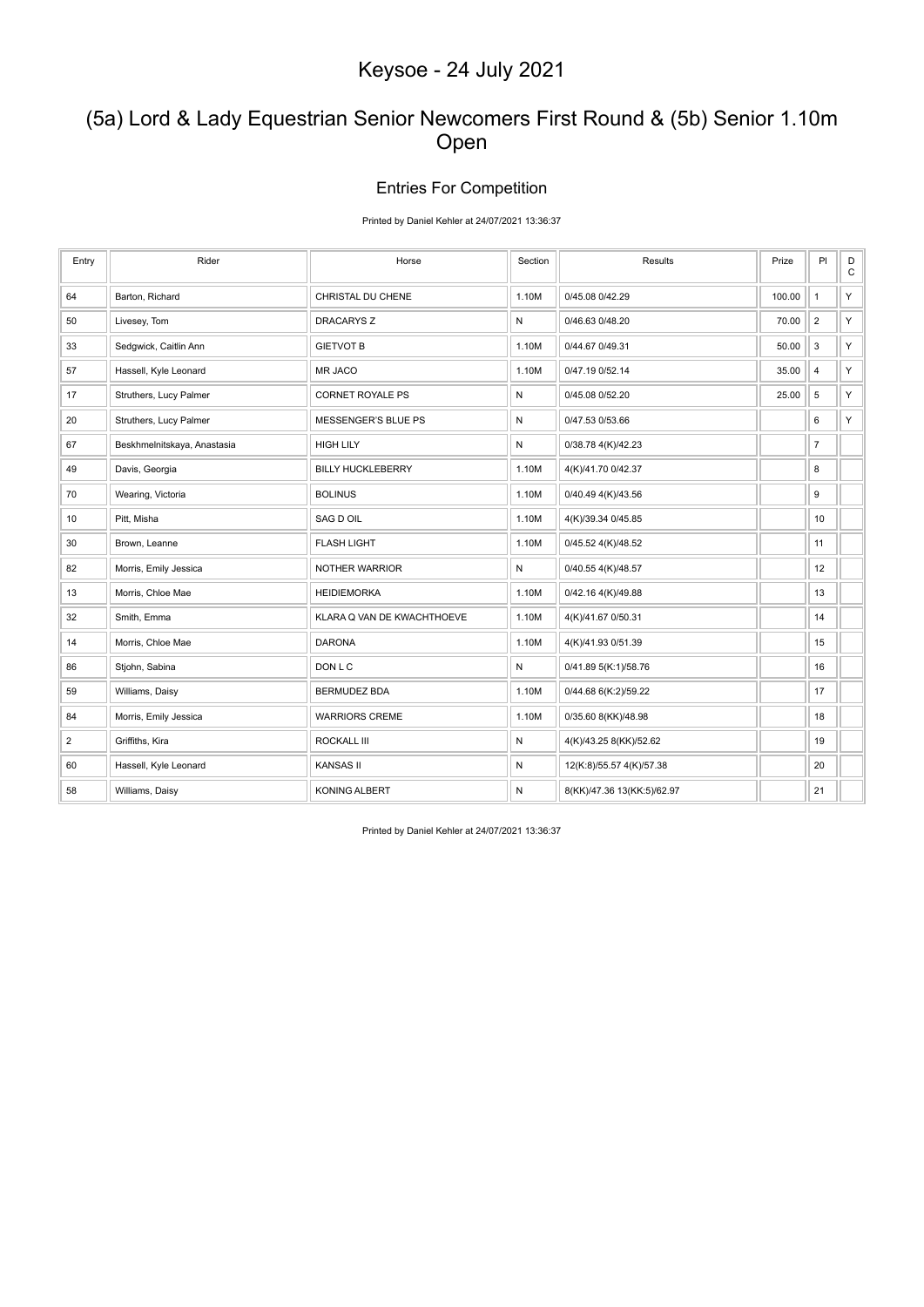### (6a) Equitop GLME Senior Foxhunter First Round & (6b) Senior 1.20m Open

### Entries For Competition

Printed by Daniel Kehler at 24/07/2021 15:09:27

| Entry | Rider                  | Horse                      | Section      | Results                            | Prize  | PI                      | D<br>$\mathbf C$ |
|-------|------------------------|----------------------------|--------------|------------------------------------|--------|-------------------------|------------------|
| 42    | Furneaux, Brandon      | <b>CITIZEN FLAMINGO</b>    | 1.20M        | 0/37.17 0/42.36                    | 100.00 | $\mathbf{1}$            | Υ                |
| 64    | Barton, Richard        | CHRISTAL DU CHENE          | $\mathsf F$  | 0/39.45 0/43.94                    | 70.00  | $\overline{2}$          | Υ                |
| 18    | Struthers, Lucy Palmer | <b>JABRUN LVP</b>          | $\mathsf F$  | 0/41.55 0/46.58                    | 50.00  | 3                       | Υ                |
| 14    | Morris, Chloe Mae      | <b>DARONA</b>              | 1.20M        | 0/39.83 0/49.27                    | 35.00  | $\overline{\mathbf{4}}$ | Υ                |
| 59    | Williams, Daisy        | <b>BERMUDEZ BDA</b>        | $\mathsf{F}$ | 0/40.19 0/51.78                    | 25.00  | $\sqrt{5}$              | Υ                |
| 65    | Barton, Richard        | CARETINO DUSKY DIAMOND     | 1.20M        | 0/38.62 4(K)/43.18                 |        | 6                       |                  |
| 86    | Stjohn, Sabina         | DON L C                    | F            | 4(K)/41.89 0/49.76                 |        | $\overline{7}$          |                  |
| 32    | Smith, Emma            | KLARA Q VAN DE KWACHTHOEVE | 1.20M        | 4(K)/40.03 0/50.39                 |        | 8                       |                  |
| 44    | Stockdale, Joseph      | VEDET DK Z                 | $\mathsf F$  | 0/40.78 4(K)/51.69                 |        | 9                       |                  |
| 63    | Phelps, Matthew John   | <b>ULOVE DES CHARMES</b>   | $\mathsf F$  | 0/36.30 8(KK)/44.17                |        | 10                      |                  |
| 87    | Stjohn, Sabina         | <b>TITAN II</b>            | 1.20M        | 0/39.48 8(KK)/49.06                |        | 11                      |                  |
| 39    | O'leary, Josie Lee     | JAGER SCAIS                | F            | 4(K)/41.34 4(K)/49.42              |        | 12                      |                  |
| 51    | Livesey, Tom           | <b>SMIRNOV</b>             | 1.20M        | 4(K)/42.86 4(K)/50.33              |        | 13                      |                  |
| 41    | Reeves, Myles          | <b>GRAVITY</b>             | F            | 4(K)/39.58 8(KK)/45.82             |        | 14                      |                  |
| 88    | Morris, Emily Jessica  | <b>DORIENA</b>             | 1.20M        | 4(K)/36.46 8(KK)/46.80             |        | 15                      |                  |
| 13    | Morris, Chloe Mae      | <b>HEIDIEMORKA</b>         | 1.20M        | 0/38.49 12(KKK)/48.79              |        | 16                      |                  |
| 27    | Irion, Vanessa         | JUWEELTJE VD WITHOEVE      | $\mathsf F$  | 0/41.91 12(KKK)/51.67              |        | 17                      |                  |
| 72    | Webb, Michaela         | EDDIE G Z                  | $\mathsf F$  | 4(K)/41.41 8(KK)/52.87             |        | 18                      |                  |
| 28    | Irion, Vanessa         | SPARTA STEP ONE            | $\mathsf F$  | 4(K)/40.38 8(KK)/53.00             |        | 19                      |                  |
| 58    | Hassell, Kyle Leonard  | KONING ALBERT              | $\mathsf F$  | 4(K)/44.04 8(KK)/54.77             |        | 20                      |                  |
| 48    | Stockdale, Joseph      | <b>JAMES ARW</b>           | $\mathsf F$  | 0/41.53 18(R:14)/75.70             |        | 21                      |                  |
| 45    | Dimmock, Jessica       | ANGELIQUE Z                | $\mathsf F$  | 4(K)/41.19 16(KKKK)/54.19          |        | 22                      |                  |
| 62    | Tompkins, Kyran        | <b>FORGIVING LIGHT</b>     | $\mathsf F$  | 16(KKKK)/38.13 (KKKKKT)/--.-- Ret. |        | ä,                      |                  |
| 26    | Wood, Jade             | <b>GUCCI GIRL</b>          | $\mathsf F$  | 12(R:8)/54.75 (T)/--.-- Ret.       |        | ÷,                      |                  |
| 48    | Stockdale, Joseph      | <b>JAMES ARW</b>           | $\mathsf F$  | 4(K)/42.48 4(K)/54.07 HC           |        | ä,                      |                  |

Printed by Daniel Kehler at 24/07/2021 15:09:27